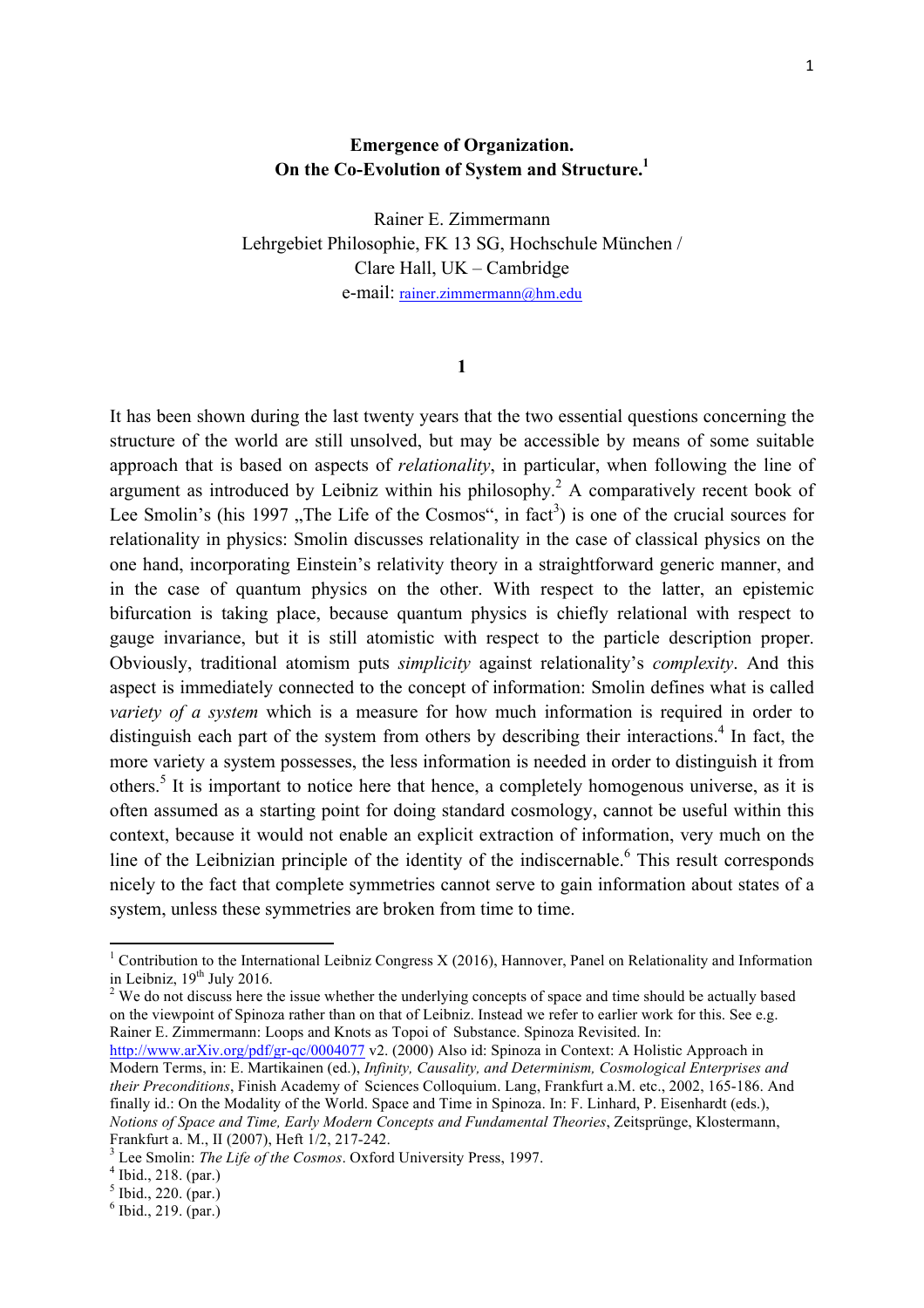The whole argument moves within the philosophical tradition as put forward originally by Leibniz, but also by Ernst Mach and Albert Einstein (at least partly), as to physics more recently also by John Baez, Lee Smolin, and Carlo Rovelli, when they are engaged in the development of *loop quantum gravity* which is closely related to *quantum information theory*. Lee Smolin has also shown in a conceptual summary later on<sup>7</sup> that relationality is closely related to *background independence* in space-time physics.

 The essential idea is as follows: There are five unsolved issues in modern physics, the problem of quantum gravity, the problem of unification of forces and particles, the problem of explaining the choice of standard parameters, the problem of dark energy, and the problem of the foundation of quantum physics. $8$  When starting the discussion in terms of two principles formulated by Leibniz, namely the *principle of sufficient reason* and the *principle of the identity of the indiscernible*, then it becomes obvious that choosing a background at random violates the first principle, while introducing global symmetries violates the second. The same is true for a free choice of parameters.<sup>9</sup>

 This point can be clarified by means of introducing active and passive *diffeomorphism invariance*: In fact, as it turns out, physical space-time M corresponds to an equivalence class of manifolds with metrics and fields under all actions of the group of diffeomorphisms Diff (M). Hence, dimension and topology (and thus signature) are coded into M. But all other aspects of M are systems of relationships among events. And the latter are not actually points, but rather coincidences among values of fields preserved under the action of Diff  $(M)$ .<sup>10</sup> These relations are of two types, namely of *causal order* (relating events by means of the underlying light-cone structure) and of *measure* (relating volumes of sets defined by causal order in the first place). The information about M is then completely characterized by these two.

 While the physical aspects have been summarized in Smolin's work more recently, in biology, it has been Robert Rosen who as early as in the 1970s and 1980s developed what was called *relational biology of anticipatory systems* at the time.<sup>11</sup> Different from the physical approaches later on, Rosen visualized the fundamental relations in nature as information transfers between natural systems and their organization as expressed by models. Referring to Gödel's results, he also implies a non-computability assertion whose counterpart in physics may be found in the more general work of Roger Penrose who tries to connect physics with the research on consciousness.<sup>12</sup> Hence, turning back to Schrödinger's essay "What is Life?" of 1944<sup>13</sup>. Rosen proposes to discuss the ancient problem in terms of a contextual rather than purely formal approach, and, by doing so, to stress the aspect of complexity. He thus quotes from the Einstein book of R.W. Clark when reminding on a statement of Einstein's in a letter to Leo Szilard, that "[o]ne can best feel in dealing with living things how primitive physics still is."<sup>14</sup> The consequence for Schrödinger was to assume that organisms would be a kind of

<sup>&</sup>lt;sup>7</sup> Lee Smolin: The case for background independence. www.arXiv.org/pdf/hep-th/0507235. <sup>8</sup> Ibid., 7. (par.)

<sup>&</sup>lt;sup>9</sup> Note that *identity* is also an equivalence relation that satisfies the conditions of reflexivity, symmetry, and transitivity.

<sup>&</sup>lt;sup>10</sup> Smolin, op. cit., 12. (par.)<br><sup>11</sup> Cf. Robert Rosen: *Essays on Life Itself*. Columbia University Press, New York, 2000. (ed. Judith Rosen)<br><sup>12</sup> Roger Penrose: *Shadows of the Mind*. Oxford University Press, 1994.<br><sup>13</sup>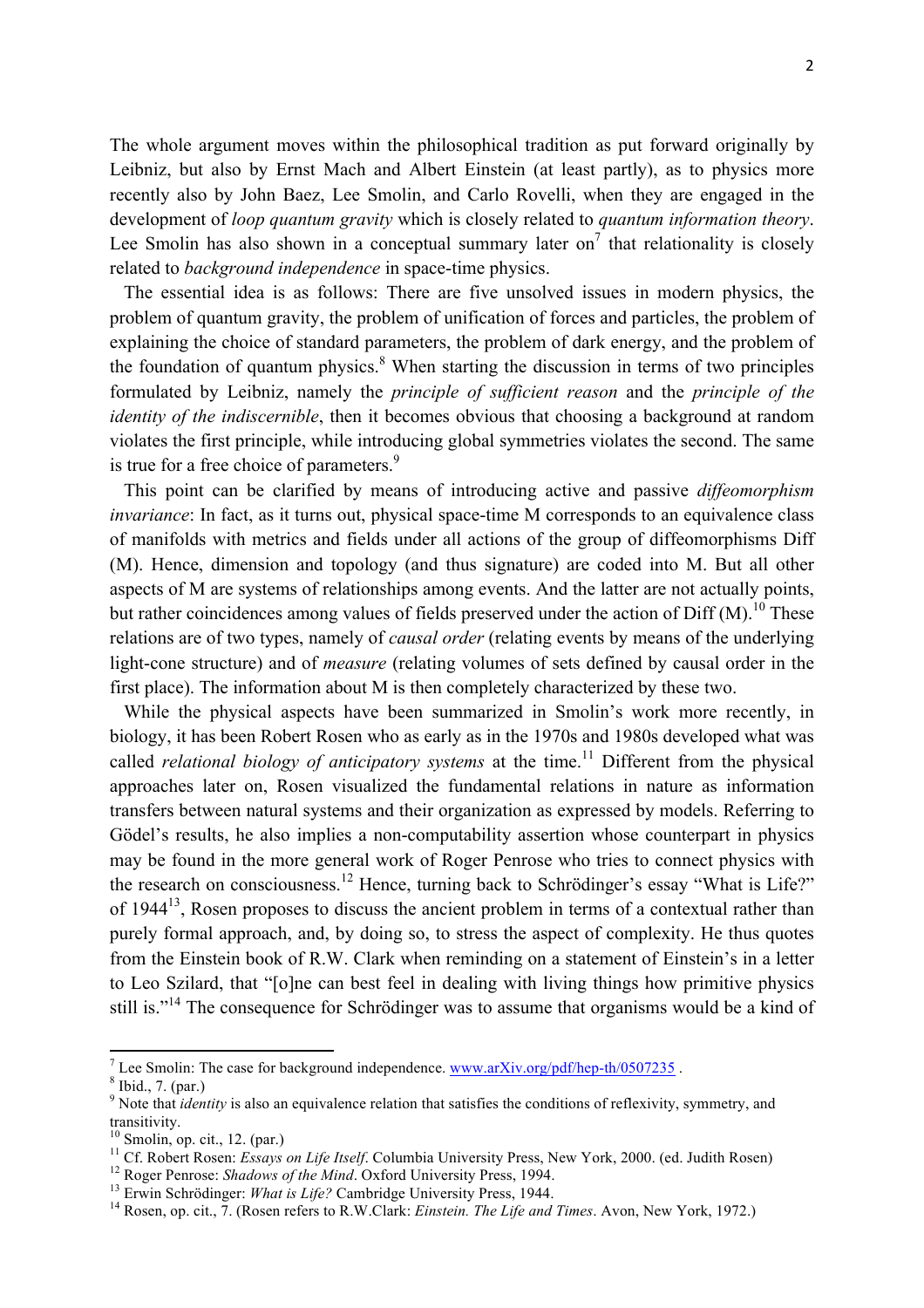repositories of what he already called "new physics".<sup>15</sup> This point has been topical in the later works of Bertalanffy (1952) and Prigogine (1947), respectively.<sup>16</sup> Rosen himself referred explicitly to the earlier work of Nicolas Rashevsky<sup>17</sup> who assembled the methodological and formal elements of this approach, guiding Rosen's attention towards a formalization by means of (mathematical) category theory.<sup>18</sup>

 Now, what we would like to do here in this present paper is to illustrate the relationship between the aforementioned aspects on the one hand, and category theory on the other, in particular, because the essentially categorial concept of "systems of systems" as discussed recently at another occasion<sup>19</sup> is also relevant for the whole-part relation of systems altogether. There is an obvious connection of all of this to the concept of relationality. And the ancient question of traditional philosophy (namely: why there is anything at all, rather than nothing) is found to be equivalent with asking for the *emergence of organization*, if we understand the latter as the relational constitution of systems of systems. We start then from a generalization of Rosen's approach offered by John Kineman.<sup>20</sup>

**2**

For Kineman, it is crucial to realize that "[t]he holarchical property of natural systems is represented in the case of *categories of categories*, in which the roles of morphism and functor become analogous. Holons may then be treated as special kinds of objects which are dualistic and infinitely holarchical. Specifically we must define two categories and their associated mappings corresponding to the left and right side of the holon; that is, categories representing the dualism between locally *realized* and non-locally *contextualized* causes."<sup>21</sup> This is an essentially categorial approach that is called *R-theory*, onto which Kineman's attempt of the aforementioned synthesis is actually pointing. The idea is here to differ systematically between *causal entailment* on the one hand and *contextual entailment* on the other: The one is covered in terms of the morphisms in the sense of categories, the other in terms of the modelling relations which imply complementarity between descriptive and prescriptive potentials of a given system and their generic actualizations mediated by the available information.

In his work Kineman refers to an earlier book by A. H. Louie<sup>22</sup> who gives the most comprehensive presentation of categories within this topical context: Borrowing the

<sup>&</sup>lt;sup>15</sup> Ibid., 8. (par.)<br><sup>16</sup> Ibid., 19. (par.) (Rosen refers here to Ludwig von Bertalanffy: *Problems of Life: An Evaluation of Modern Biological and Scientific Thought*. Harper, New York, 1952, and also to Ilya Priogine: *Etude Thermodynamique* 

<sup>&</sup>lt;sup>17</sup> In fact, Rosen was a student of Rashevsky's, together with Anatol Rapoport. Cf. Rosen, op. cit., 259 sqq. <sup>18</sup> Nicolas Rashevsky: Outline of a Unified Approach to Physics, Biology and Sociology. *Bull. Math. Biophys.* 

<sup>31 (1969), 159-198.</sup> See also Robert Rosen: Pattern Generation in Networks. In: id. (ed.), *Progress in* 

*Theoretical Biology*, vol. 6, Elsevier, Atlanta (GA), 1981, 161-211.<br><sup>19</sup> Rainer E. Zimmermann: Systems of Systems as Represented by Categories. In: Emergent Systems,

Information, and Society. emesr2016, FU Vienna, 2016, to be published.<br><sup>20</sup> John J. Kineman: Relational Science. A Synthesis. *Axiomathes*, DOI: 10.1007/s10516-011-9154-z, 2011.<br><sup>21</sup> Ibid., 21.<br><sup>22</sup> Aloisius Ho-Yin Louie:

a.M., 2009.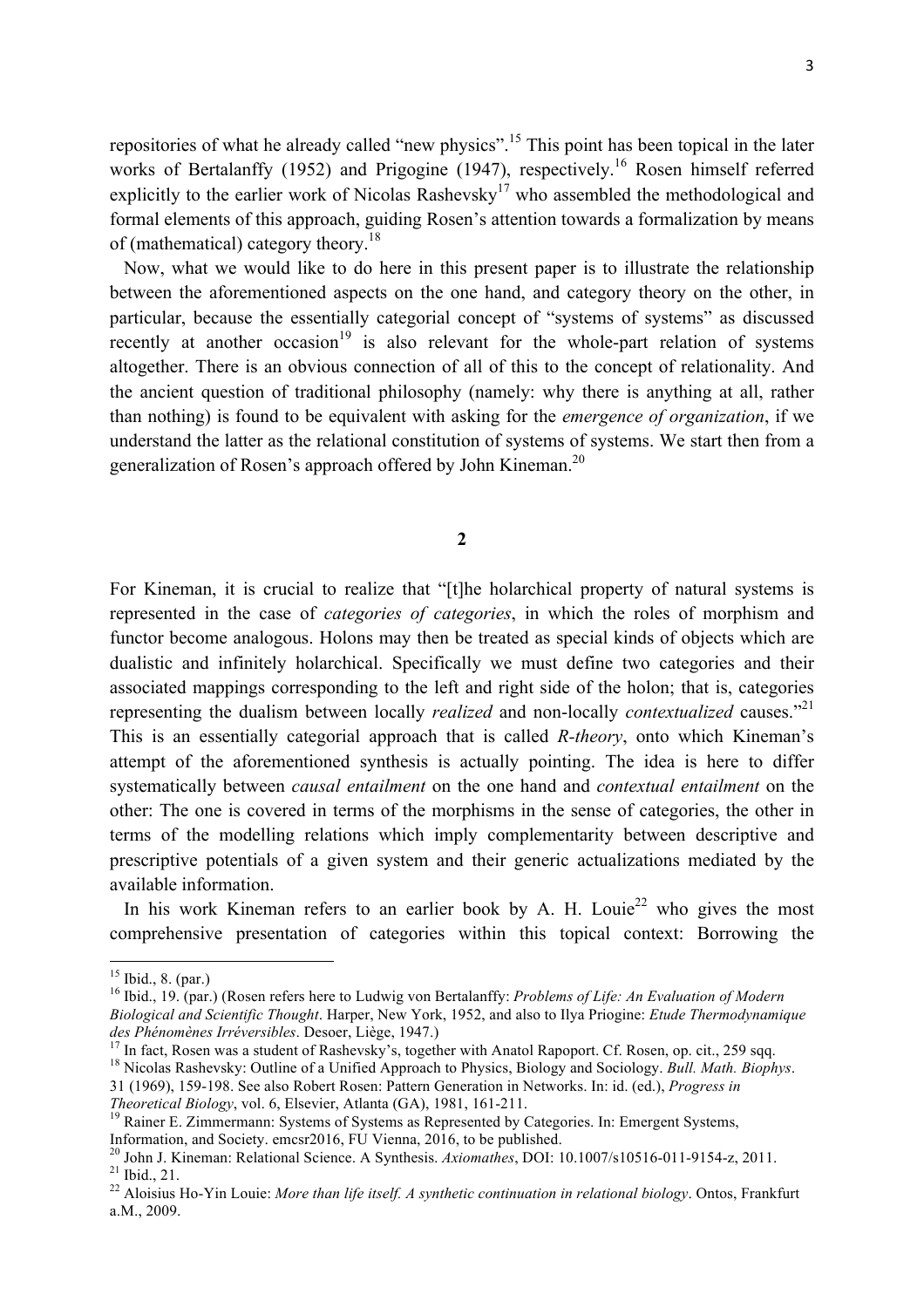4

terminology from Arthur Koestler<sup>23</sup>, both Louie and Kineman talk of a *holon* which is a unit or item that is simultaneously part and whole. (We see the immediate connection to systems of systems or categories of categories.) For such a holon, there is a logically inverse category which serves the exchange of roles between function and structure. However, it is not quite clear why both authors insist frequently on the re-construction of the Aristotelian causalities, because it is apparent that nowadays Aristotelian logic could be easily replaced by a non-Aristotelian version which comes close to what in the tradition of the nineteenth century is being called *dialectics*. 24

 Nevertheless, the important aspect of this approach is that with a view to the universe altogether, it is possible to extract a consistent interpretation of self-reference: This is mainly because it is possible to introduce a *self-entailment mapping* which is a mapping of some representation of a given system A onto its own generating function f such that simultaneously,  $A \rightarrow f \wedge A \rightarrow f$ . But for achieving logical closure, it is necessary to introduce some intermediate result of the action of A, S say, such that the gap between S and f is filled by a suitable context. Hence, what is needed is a complementary entailment that closes the composition of A and f, respectively. And indeed, this shows up as a natural inverse of the generating map. $25$ 

 In order to understand the achievement of the categorial approach, we have to shortly refer back to Louie's work of 1985.<sup>26</sup> The idea is to introduce an object of a formal system S as a pair (s, f), where s is a set and f another set of real-valued functions on s. The elements of s are called *states*, the elements of f *observables* of S. Given two states  $s_1$ ,  $s_2$ , respectively, then an S-morphism  $\phi$  is a pair  $\phi_s \in \text{Ens}(s_1, s_2)$  and  $\phi_f \in \text{Ens}(f_1, f_2)$  such that for all  $\xi \in f_1$  and for all  $\sigma, \sigma' \in s_1$ ;  $\xi(\sigma) = \xi(\sigma')$  implies  $(\phi_f f)(\phi_s \sigma) = (\phi_f f)(\phi_s \sigma')$ . Here "Ens" is the category of sets and functions.<sup>27</sup> In particular, the category D of dynamical systems can be analogously defined: If the dynamics on a set S is a mapping T from a subset of S x R into S (plus compatibility conditions including the initial value property and the group property, respectively), then a D-object is a pair (S, D), where S is a set of states (usually called *phase space*) and D is a set of dynamics on S. Consequently, a D-morphism is a pair of functions  $\phi$ <sub>S</sub>:  $S_1 \rightarrow S_2$ , and  $\phi_D: D_1 \rightarrow D_2$ , such that for every  $T \in D_1$ , the following diagram commutes:

<sup>&</sup>lt;sup>23</sup> Cf. Arthur Koestler: *The Ghost in the Machine*. Penguin, Harmondsworth, 1967.<br><sup>24</sup> Kineman, op. cit., 5. (par.)<br><sup>25</sup> Ibid., 18. (par.)<br><sup>25</sup> Aloisius Ho-Yin Louie: Categorical System Theory. In: Robert Rosen (ed.),

*Complexity*, Academic Press, Orlando etc., 1985, 69-210. – On the controversy about Louie's work see also Claudio Gutiérrez, Sebastián Jaramillo, Jorge Soto-Andrade: Some Thoughts on A. H. Louie's "More than Life Itself [...]", *Axiomathes* (2010): DOI 10.1007/s10516-010-9118-8, and Louie's answer in A. H. Louie: Essays on More Than Life Itself, *Axiomathes* (2011): DOI 10.1107/s10516-011-9153-0. For more general conclusions on this debate see also Paul Cull: The mathematical biophysics of Nicolas Rashevsky, *Biosystems* 88 (2007), 178- 184, and Yuri Shalygo: The Kinetic Basis of Morphogenesis, www.arxiv.org/pdf/1503.03321 (2015). <sup>27</sup> Louie (1985), op. cit., 85. (par.)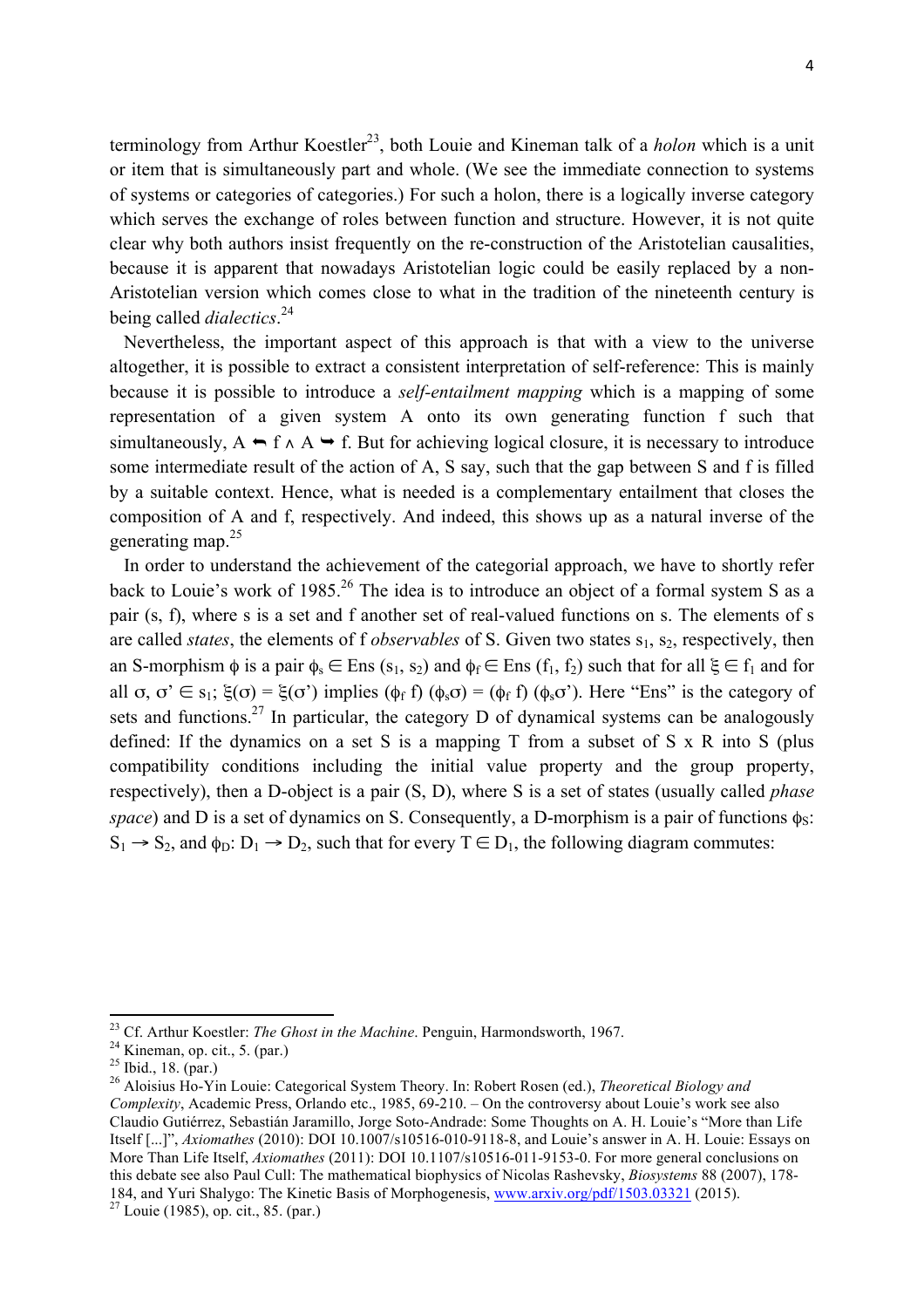

These definitions Louie exploits later on for a definition of organisms in terms of dynamical systems, following the line of argument as presented earlier by Robert Rosen.<sup>28</sup> As we can clearly recognize from the afore-mentioned, this view of dynamical systems is well compatible with what we have said above about the concept of "systems of systems". Note in particular, that observation shows up within this context as a projective mapping. This is actually the convention usually applied also in quantum physics.

**3**

For concluding we go back to relationality: What we realize here is that this concept would be meaningless without the notion of objects and morphisms. However, as it turns out, we have to take care of the fundamental difference between *the world as it really is* and *the world as it is being observed*, respectively. But this does not mean that we would have to dispense with an inspection of the real world altogether, because it is possible, in the tradition of Schelling, to develop a (metaphysically grounded) theory of absolute structure which is certainly a theory of speculative type, which can unfold its heuristic power though.<sup>29</sup> In fact, it is modern physics again that offers us some insight into how such a theory could function: According to recent results in what is called *quantum de-coherence*, the world as it really is can be described as a continuous soup of mixed entangled (coherent) quantum states. Because the world as it is being observed can be cognitively perceived within the context of classical physics (i.e. within a certain macroscopic length and time scale), this can be interpreted as a process of de-coherence that destroys quantum coherence above a certain order of magnitude. Note that only under this action of de-coherence can we actually perceive well-isolated and differentiated objects and their interactions. But in terms of the real world, this cannot be done at all, because there is no possibility of assigning unique states to individual objects due to their intrinsic entanglement. At another occasion<sup>30</sup> I have shown how this (physical and thus mathematically formalized) ontological difference can be utilized in order to re-introduce the classical notion of substance. For us here, it is important to realize that relationality is a suitable concept, if the world is visualized in terms of systems. However, the concept of system in turn, is a concept which is derived on the ground of human cognition. Hence, it is part of the modelling procedures and thus of epistemological nature, but it is not intrinsic to the world and thus not of ontological nature. This is also true for the concept of relationality.

<sup>&</sup>lt;sup>28</sup> Ibid., 100 sqq.<br><sup>29</sup> Cf. Rainer E. Zimmermann: *Nothingness as Ground and Nothing but Ground. Schelling's Philosophy of*<br>*Nature Revisited.* xenomoi, Berlin, 2014, chapter 5, 159 sqq.

<sup>&</sup>lt;sup>30</sup> Cf. Rainer E. Zimmermann: *Metaphysics of Emergence. Part 1: On the Foundations of Systems*. xenomoi, Berlin, 2015, chapter 14, 205 sqq.